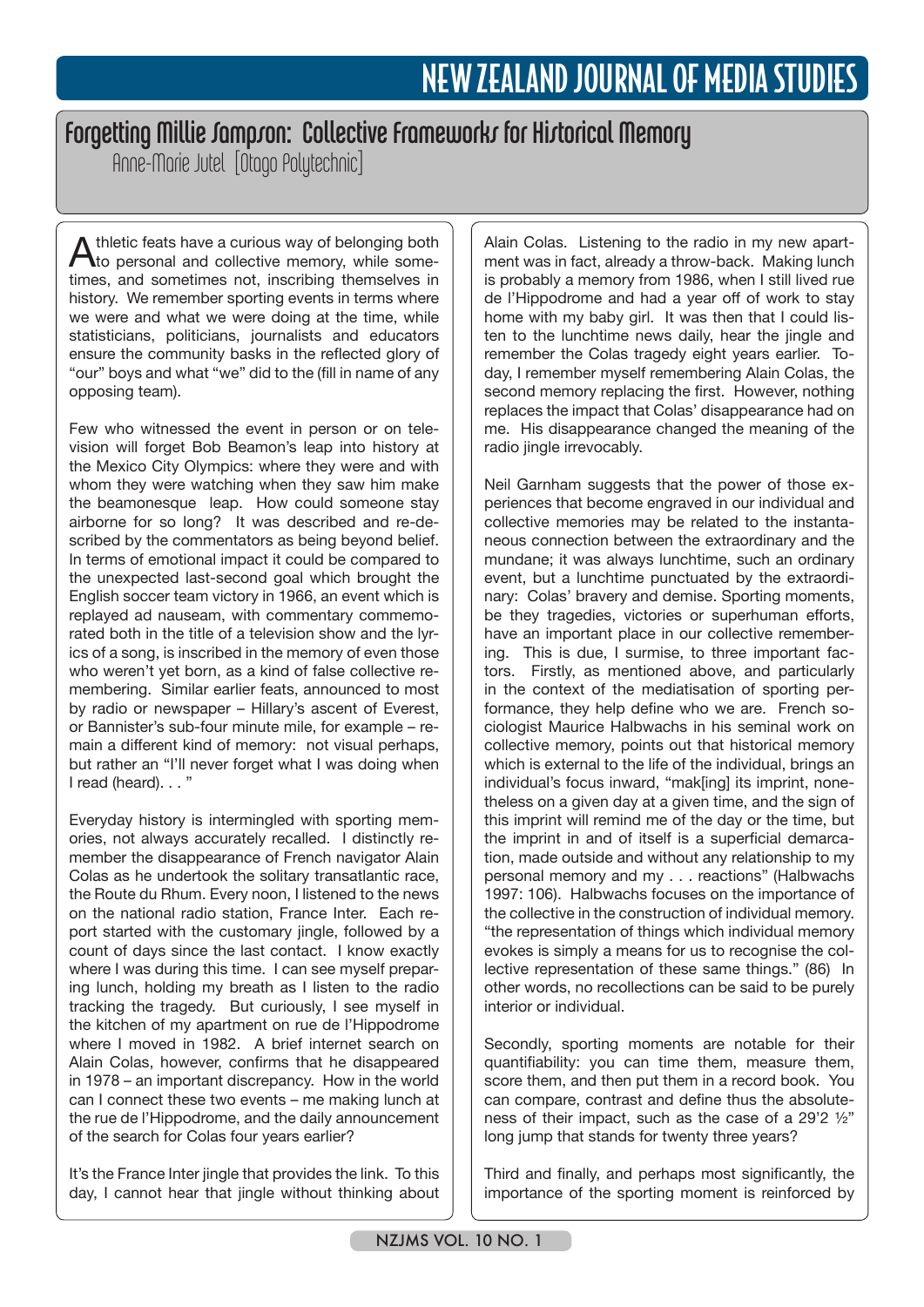the role it plays in providing us with collective identity. Billig describes the sport pages and how they remind people of who they are: "On the Monday . . . a swirling flurry of flags was waving for 'us,' 'our victories' and 'our heroes.'" (Billig 1995: 120). National health is described in terms of sporting success, and the flag waving that accompanies them is a reminder of the homeland and the nation, facilitating and producing a sense of collective identity. Wars and political conflicts may serve this same purpose, but we play far more international games of football than we fight military battles.

Sporting memories are particularly pivotal in the identity of a small country such as New Zealand, where supermarket chains make their staff wear the national rugby team colour on test match days, and where a world cup rugby loss is treated as if it were a national tragedy. However, even in a country which is obsessed by sport, not all unusual, surprising or exceptional feats of prowess are retained in the collective memory.

A case in point is the women's marathon. In 1964 a young Auckland woman named Millie Sampson ran the marathon to humour a friend. With minimal preparation and marginal focus she jogged out as if on a training run, and finished by setting a world best time by almost nine minutes. It had not gone unnoticed; the biggest New Zealand newspaper duly reported her exploits on the front page two days later. But forty years later this particular event has been forgotten. Even the most zealous athletics statisticians have forgotten that the race and the record ever took place.

Contrast this with the efforts of Kathrine Switzer who finished the 1967 Boston Marathon in approximately four hours and twenty minutes, despite being physically attacked by the race organizer in the opening miles of the event. Switzer's boyfriend's efforts saved her from being ejected from the race; she went on to complete the course in a time more than one hour slower than the record achieved by Sampson three years prior. Newspapers from Boston to Los Angeles plastered Switzer's picture on their pages and the story regularly re-surfaces in running publications all over the world. Switzer's very public running of the Boston Marathon is often credited with being the catalyst for introducing women to the world of marathoning, despite the fact that she wasn't even the first woman to run in the event. Roberta Gibb had unofficially run the Boston marathon in 1966 and ran again in the 1967 race, finishing at least an hour before Switzer. Although the press picked up on her participation as well, like Sampson, her results faded from public consciousness and are rarely cited as pivotal in the acceptance and popularity of the contemporary women's event.

The argument I will make is that the recognition of the

event's significance and its consequent incorporation in the collective memory of athletic performance was not possible because a framework for remembering high-performance women marathoners was not available. A framework for memory, as described by Halbwachs, must be in line with the dominant values of the society, or its "social logic." Sampson's performances, like Gibbs' and unlike Switzer's, could not be reconciled with the dominant construction of female runners, and as a result, they have faded from our collective remembering.

## Another Marathon

Kathrine Switzer was an active athletic girl who played a number of sports. On her father's advice, she took up running a mile a day in high school to condition herself for field hockey. At university, she ended up giving up her team sports, but persisting with running. In the course of her running, she encountered Arnie Briggs, a regular marathoner. He had run the Boston Marathon eighteen times, and eulogized the event. As she became fitter, running ten miles a night, she announced to Briggs that she wanted to run the Boston Marathon, 'the 'once before I die' kind of thing' as she described it later (Switzer 1978). Briggs was less than enthusiastic, suggesting that 'women can't run the marathon!' (Switzer 1993). Switzer finally convinced him to let her enter the race if she could cover the 26 miles in practice. The day of her 'test' she ran the 26 miles, and then tacked on an extra five for good measure. After the 31 mile training run Briggs, unlike Switzer, collapsed from fatigue. Convinced of her fitness and unaware that women were barred from participating in the event, Briggs entered Switzer in the Boston Marathon; she signed the form as KV Switzer, her usual signature. Her boyfriend, Thomas Miller, a hammer-thrower, decided to join Briggs and Switzer in the marathon.

Switzer started the race with heavy clothing, but as the weather cleared, she took off her hood and her heavy sweatshirt. As the press truck moved up from the back of the pack several journalists noticed Switzer and informed one of the race organisers that a woman was running. Jock Semple, the official in question, jumped off the truck and ran after Switzer, trying to rip the race number from her shirt and remove her from the race, but her boyfriend intervened and aggressively blocked Semple, in full view of the press corps, allowing Switzer to finish the event.

The next morning, pictures of the event appeared in the global media. Titles and story line focussed on the absurdity of a woman running a marathon, and on the protective role of her chivalrous male running partners. The New York Times describes Briggs 'coming to the rescue' and Miller 'throwing a block that tosses the official out of the running instead' (New York Times 20 April 1967: 55). The Otago Daily Times described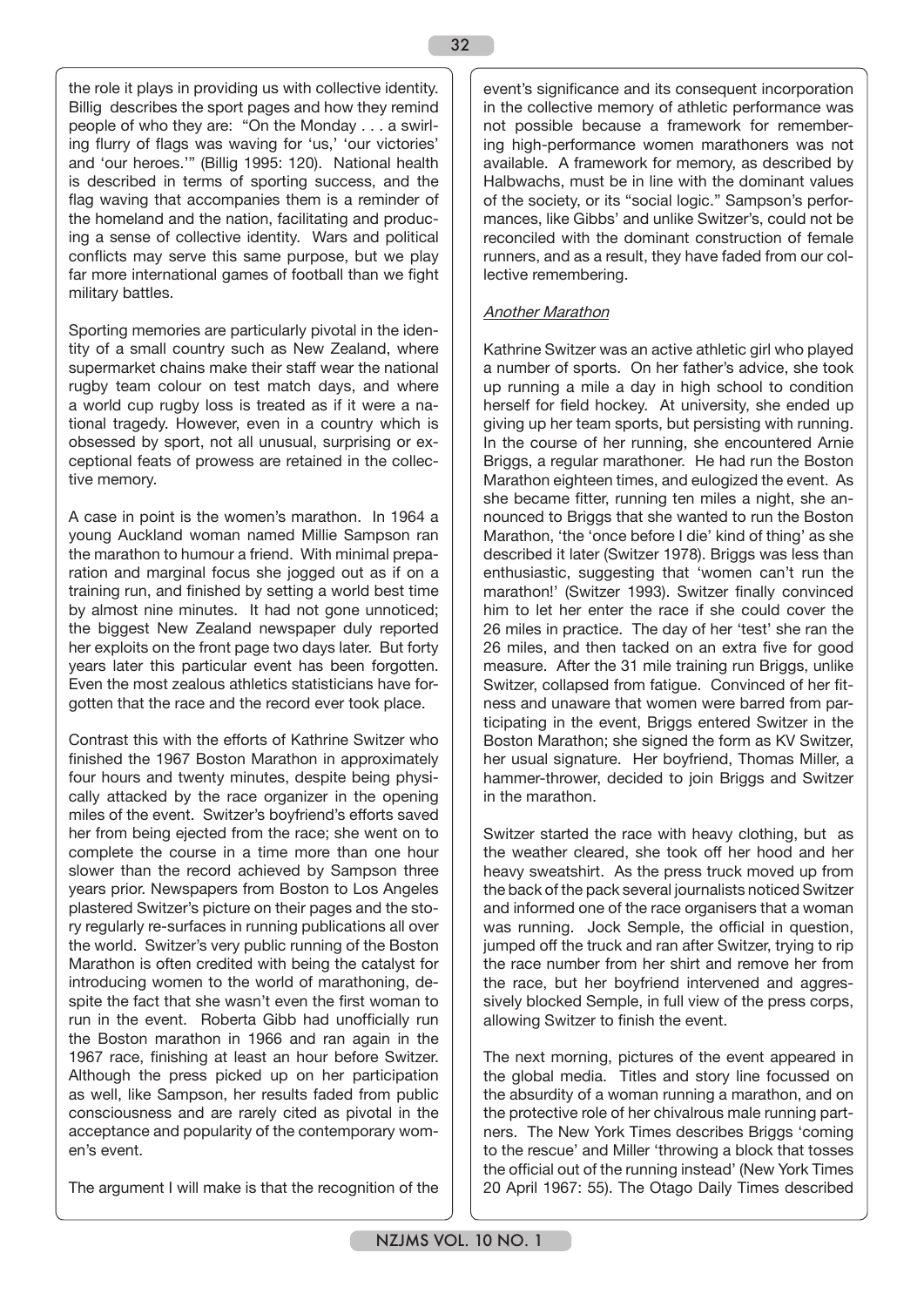how 'three of her male team mates from the Syracuse (New York) Harriers Club formed a ring around her and she ran off with the pack'(1967: 1). The Atlanta Constitution referred to a 'human barricade' formed by team mates Arnold Briggs, Everett Rice and Thomas Miller to keep Switzer in the race (Associated Press1967).

In response to Switzer's run, the Amateur Athletic Union (AAU), the governing body for athletics and road running in the United States, suspended her from further competition. It based its decision on the premises that she had entered the race fraudulently, that she had run in a race with men, she had run in a race of more than 1½ miles, and she had run the Boston Marathon without a chaperone.

Millie Sampson's performance, on the other hand, while initially publicly noted, rapidly fell out of both public and specialised consciousness. It was only by accident that I found an account of a "Mrs. McKenzie" of New Zealand, whose unofficial world best time of 3:18 was noted in a history of women's running (Rhodes 1978: 247). I was neither aware of this world best performance, nor of a prominent New Zealand athleted named "Mrs. McKenzie."

I contacted Peter Heidenstrom, statistician for Athletics New Zealand, and sports writer, who had published the book Athletes of the Century: 100 Years of New Zealand Track and Field. He didn't remember a Mrs McKenzie, but suggested it was probably Millie Sampson, who had run a world record time at the Owairaka Marathon in December 1964. Undoubtedly, the error was the result of the conflation of the name of a prominent male marathoner from New Zealand at the time, David McKenzie, winner of the 1964 Boston **Marathon** 

The International Amateur Athletics Federation placed the date of her race as 21 July 1964, in their log of world best performances (Megede and Hymans 1995: 259), but there was no record of a marathon being held in New Zealand on that date, which fell on a Tuesday: not a typical day to stage a race. I contacted Millie Sampson to see if she could fill me in; she was very happy to talk about her race, but not much better at providing details. She remembered it being after cross country season, and recalls that it was reported in the newspapers, but she had lost the clipping a number of years ago.

Sampson's story was that in 1964 the New Zealand Olympic marathon runner, Ivan Keats, approached her and suggested she run a marathon. Keats' marathon club was organising a race, and as a prominent female track runner. He felt that Sampson could attract some interest to the event and the club. Moreover, Keats had heard about an unofficial world best for the distance, and believed that Sampson was not only capable of running the full length, but was possibly able to better the existing record of 3:37 (Milvey 1977), which he thought to be ridiculously slow, "even for a woman."

Sampson reduced the world record by over seven minutes with relative ease, even taking the time to stop and eat an ice cream and a piece of chocolate six miles from the finish. But Keats' hopes that this effort would call attention to the club were not realized. Although on the Tuesday following the event the New Zealand Herald announced 'Housewife runs record marathon' (New Zealand Herald 1964) and recorded her exploit on the first page of the newspaper, all serious interest in her race quickly evaporated. No other daily paper in New Zealand covered her record, and even the specialist running magazine, New Zealand Athlete, made no mention of her race, at the time, or in future references to her athletic history.

How can we make sense of Millie Sampson's omission from, and Kathryn Switzer's inclusion in, memories of the women's marathon? Although Kathryn Switzer wasn't a particularly good athlete at the time, she was pretty and diminutive, and required the gallant protection of her burly boyfriend. Millie Sampson, on the other hand did not have children, wasn't married, and did not need protection. The media described her as a mother, which she was not, and focussed on her dancing and eating the night before. Some years later, she became "Mrs McKenzie, the wife of a famous New Zealand runner.

The diminution and forgetting of Sampson's achievement was repressed in the case of Robert Gibbs. Gibbs was circumspect about her performance, even though it, no less than Sampson's race, did not go unnoticed. She had, according to the Los Angeles Times, "created a furor [sic] in 1966 – first by running, then by covering the course in 3:21.5, a good deal better than a lot of men" (Los Angeles Times 20 April 1967: III/2). The French newspaper Le Monde reported her time and place in its "Vie Sportive" pages as if it were an official result, and makes no mention of Switzer (Le Monde 1967:12). But when Gibb was asked in post-race interviews if she wanted to be an official contestant, she replied casually, "It doesn't matter. It's just fun to race" (Los Angeles Times 1967:III/2).

Gibbs did not attach any symbolic importance to her efforts, and shied away from the limelight and suggested she knew her place as a woman. "I'm afraid people will thinking I'm butting in or something." She ventured. "I mean, I thought people enjoyed my running last year, but now I'm not so sure. I'm kind of shy by nature and I don't want to cause a furor [sic]." (New York Times 1967: 55) Her mother added in the same report that "Roberta doesn't want to break any barriers. She's not interested in competing against the men. She simply enjoys running with others." Gibbs saw herself as "an autonomous woman, doing some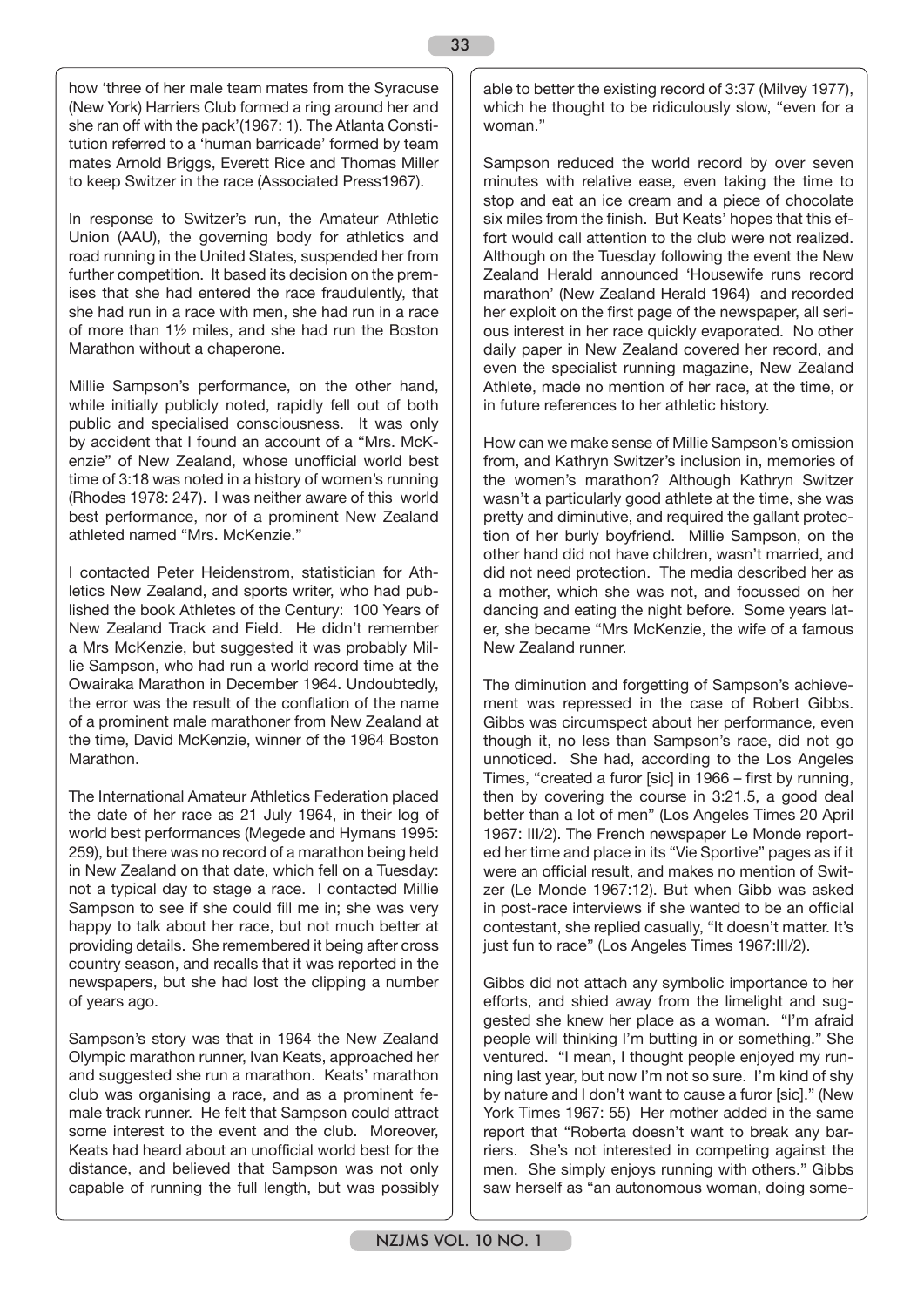thing by herself, for spiritual reasons. I did it for love and not for money, which threatens lots of basic assumptions." The media quickly let her be, she felt, because her actions did not follow what they expected: "I was not competitive. The press writes about what it can understand. It likes conflict and drama, and my run was not understandable as self-promotion"(Gibbs 2000).

Switzer's case may have been easier for the public and media to understand, or at least identify with. Firstly, it is important to recognise that the presence of the media, and notably, of photographer, Harry Trask, rendered the event particularly visible and attentiongrabbing; the famous photographic sequence shows a livid man in plain clothes attacking an obviously-distressed female. The photograph offered striking evidence of masculine resentment in a the form of meet director Will Cloney's angry reaction to "American girls forc[ing] their way into something where they're neither eligible, nor wanted… All rules throughout the world bar girls from running more than a mile and a half." (Los Angeles Times 1967: III/2).

The event constituted an incursion into the previously male domain of road running, while conferring traditional gender roles; but it also highlighted the flagrant injustice of the situation. It demanded a response, which may have been a factor in Switzer insisting upon the significance of her performance and the retention of the event in the collective, popular, and media consciousness.

Halbwachs suggests that for something to be collectively remembered there must be a seed sown to draw the many versions of an event together: "In the same way that you must introduce a catalyst into a saturated solution for it to crystallise, the seed of rememorisation is required to bring the range of reports together in one consistent memory." (Halbwachs 1990: 55) While there may be a number of potential and concurrent explanations for the crystallisation of collective memory, Switzer's personal narrative and organised response at the time of, and subsequent to, her performance is clearly a factor. The narrative Switzer adopted was one which highlighted the significance not of her performance, but of a female foray into a previously male-dominated domain.

While the newspapers focussed on the more attention-grabbing aspects of the event, particularly the attempted assault and "rescue," Switzer herself focussed on issues of gender politics. The Los Angeles Times features two shots of Switzer being attacked by Semple, with the caption 'Chivalry prevails', and describing how Miller 'comes to her rescue' (Los Angeles Times 1967: III/2). The New York Times reported that her presence 'delighted the male runners;' but asked, 'What is a girl, a former beauty contestant, doing in a marathon?'; and referred to her 'soft brown hair and winsome look' and 'her big, brown eyes.' (New York Times 23 April 1967: 67) Two pictures of Switzer accompanied the article: one, a professional portrait of a highly made-up Switzer with a plunging neckline and dangling earrings, and the other a head shot of her in the Boston marathon. Similarly, the Globe's coverage emphasized the womanly charms, or the feminine nature of the female participants, referring to 'pretty Kathy Switzer' (Boston Globe 20 April 1967: 52), 'Kathy, a fair damsel from Syracuse' (Boston Globe 20 April 1967: 1), and 'Bobby Lou Gibb . . . the blue-eyed blonde who [started] the whole 'Marathon woman' bit'(Boston Globe 20 April 1967: 52).

In contrast, Switzer wanted to "see if I'm good," and indeed expressed strong feelings about the barriers she didn't know existed until Semple tried to oust her from the race.

I think it's time to change the rules. They are archaic. Women can run, and they can still be women and look like women. I think the AAU will begin to realize this and put in longer races for women . . . I'm glad I ran – you know, equal rights and all that (New York Times 23 April 1967: 67)

Switzer took up the challenge of overcoming this kind of gender-biased discrimination. She founded the Syracuse Track club and encouraged women to join. Using her skills in journalism and public relations, she made women's inclusion in running events her professional focus, launching the Avon women's running series and the world first all-women's marathon in London, covering women's events in Runners' World, lobbied the IOC for the inclusion of the women's marathon on the athletics programme, and broadcasting coverage of women's events. There was never any doubt in Switzer's mind about the importance of her first experience of the marathon, and she made that clear through her words and her actions (Athletics: An Interview 2003).

However a significant and memorable athletic performance, such as Bob Beamon's long-jump record, is easily inscribed and retained in the collective memory because there are frameworks present which facilitate the process, such as the carefully maintained record book. For Switzer, on the other hand, there was a substantial context to support her personal narrative and the recognition of her achievement. The performances of Sampson and Gibb, on the other hand, were denied both athletic valorisation and media attention, and were viewed as oddities, more Guinness Book of World Records feats than athletic accomplishments.

The context of Kathrine Switzer's performance, particularly the brutality of Semple's reaction to her participation, and the subsequent banning of Switzer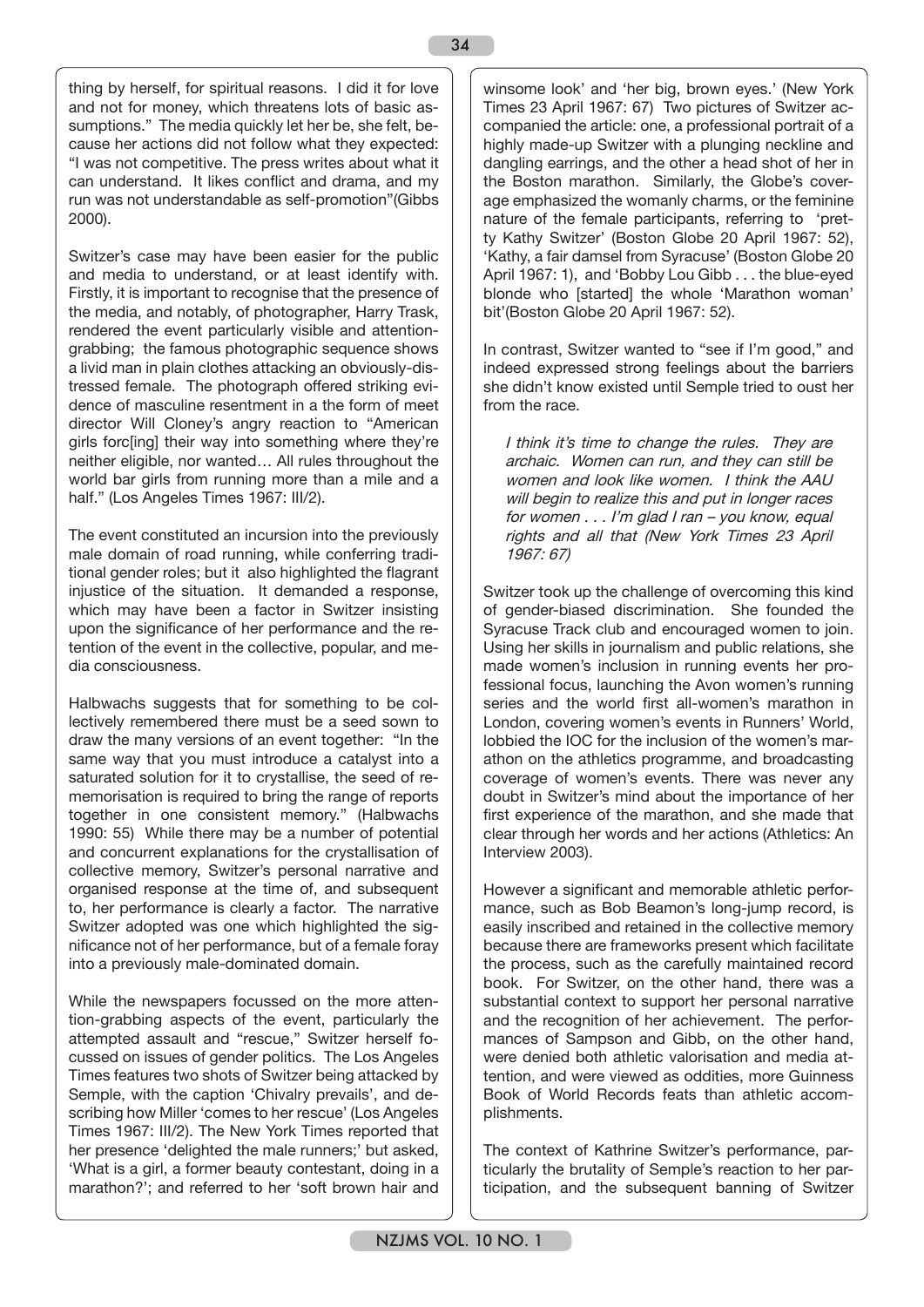by the AAU, made a response possible. The "equal rights and all that" to which Switzer refers is a reflection of a growing social consciousness of women's ability to engage in activities previously thought to be reserved for men. To some extent, the publicly-noted but rapidly-forgotten exploits of Sampson and Gibbs simply set the stage for Switzer. One way or the other it is clear that neither Sampson nor Gibb promoted the significance of their respective performances, and either as a result of, or concomitantly with this, their role in early women's marathoning has not been commemorated to the same degree as Switzer's. This is one of the greatest challenges facing emerging sports, and women sports in particular, given their later arrival on the public stage: to be taken seriously enough to be remembered takes a specific set of circumstances that may have little or nothing to do with the question of athletic merit.

## **Notes**

1. According to the International Olympic Committee web site, the word "beamomnesque" was coined in response to the legendary jump, and now refers to any athletic feat so dramatically superior to those previous that it defies the imagination. (www.olympic. org/uk/athletes/heroes/bio\_uk.asp?PAR\_I\_ID=18108 downloaded 18/12/2003)

2. According to Switzer, Miller's decision to run was based on the stubborn idea that if she could run, then of course, he could!

3. Set by Merry Lepper in the Western hemisphere Marathon, Culver City California. Nina Kuscsik, 'The History of Women's Participation in the Marathon,' in Paul Milvy, Ed. The Marathon: Physiological, Epidemiological and Psychological Studies New York: New York Academy of Sciences, 1977 (p. 866).

4. Curiously, Millie was not a housewife, nor did she have any children, however the PA article published in the Otago Daily Times (18 August 1964) refers to her as a "Manurewa housewife and mother" and comments that she has two children (p.1).

## **Bibliography**

Runner's and Triathlete's Web News (2003) 'Athletics: An Interview with Kathrine Switzer' www.runnersweb.colm/running/news/rw\_news\_20030429\_KathrineSwitzer.html retrieved 21 December

Associated Press (1967) 'Male Refuge Shattered' Atlanta Constitution 20 April

Billig M (1995) Banal Nationalism Routledge London

Garnham N (2003) personal communication 11 Nov

Gibbs R (2000) personal communication 12 Dec

Halbwachs M (1997) La mémoire collective Albin Michel Paris

Keats I (2000) telephone conversation with author July

Kuscsik N (1977) The History of Women's Participation in the Marathon in Paul Milvey (ed) The Marathon: Physiological, medical, epidemiological and psychological studies NY Academy of Sciences New York p 862-876.

Le Monde (1967) 'Le néo-zélandais McKenzie remporte le marathon' 21 April 12

Liston C (1967) '"Ladies'" Day? Not on your Life' The Boston Globe 20 April 1

Los Angeles Times (1967) 'UCLA Coed Outruns 300 men in Marathon' part III 20 April 2

Megede E and Hymans R (eds) (1995) Progression of World Best Performances and Official IAAF World Records International Amateur Athletic Federation Monaco

Morrison M (2003) A Beaming Beamon: Unknown Athlete Sets Track Record, www.infoplease.com/spot/ mm-beamon.html retrieved 18 December

New York Times (1967) '2 girls in marathon don't have lovely leg to stand on' 20 April 55

New York Times (1967) 'Lady With Desire to Run Crashed Marathon' 67

New Zealand Herald (1964) 'Housewife runs record marathon' 18 August 1

New Zealand Herald (1964) 'Women Milers Scarce' 8 December 1

Otago Daily Times (1964) 'Woman's Marathon a Record?' 18 August 1

Otago Daily Times 1967 'Girls Run Marathon' 21 April 1

Otago Daily Times (1953) 'Everest Won for Queen Elizabeth: NZ Man Reaches Summit' 3 June 1

Rhodes D (1978) 'History of Women's Running' in The Complete Woman Runner World Publications Mountain View CA

Sales B (1967) 'Has Marathon Become Battle of Sexes?' The Boston Globe 20 April 52